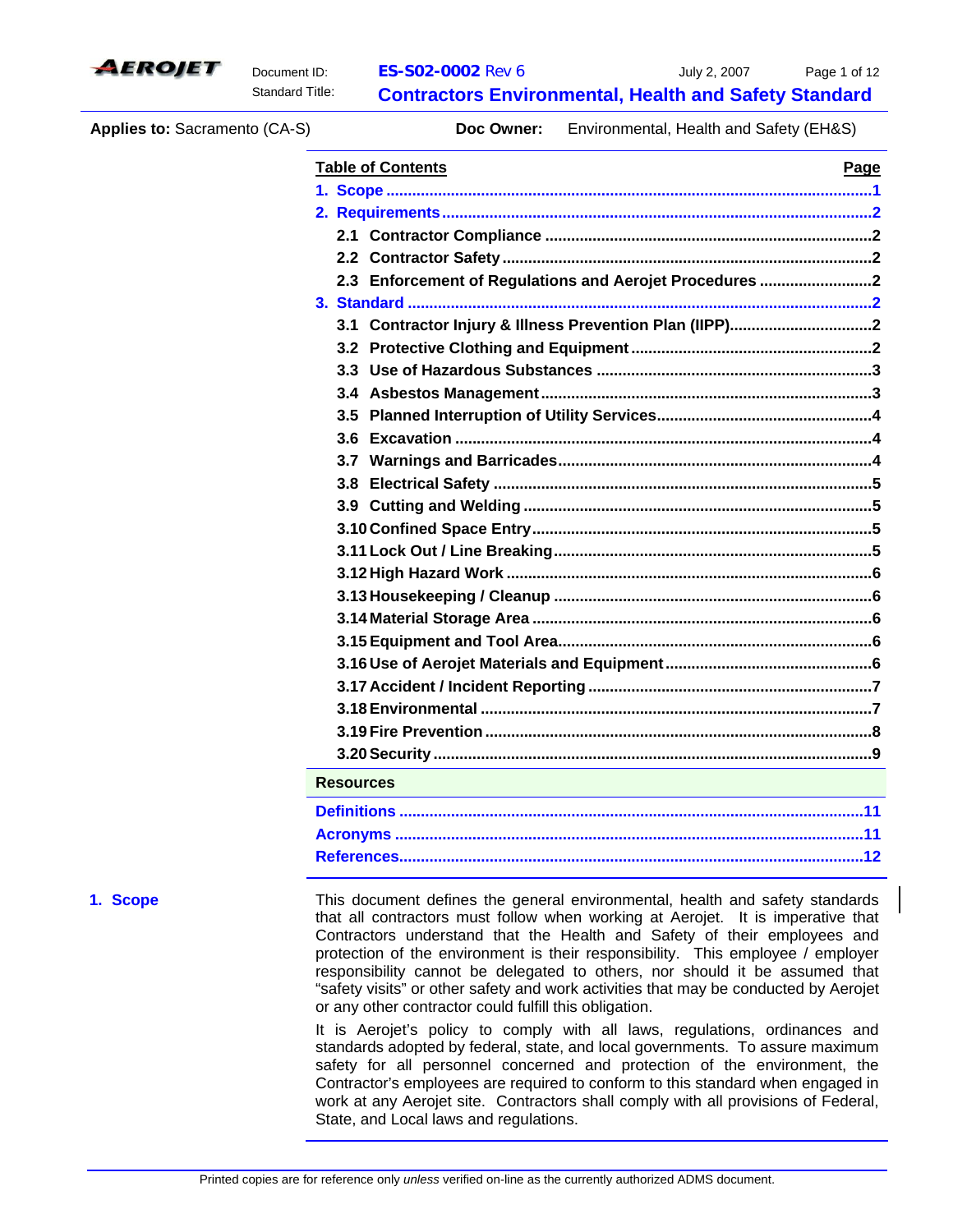

|  | 2. Requirements                                                           |                                                                                                                                                                                                                                                                                                                                                                                                                                                                                                                                                            |  |  |
|--|---------------------------------------------------------------------------|------------------------------------------------------------------------------------------------------------------------------------------------------------------------------------------------------------------------------------------------------------------------------------------------------------------------------------------------------------------------------------------------------------------------------------------------------------------------------------------------------------------------------------------------------------|--|--|
|  | 2.1 Contractor<br>Compliance                                              | Contractors are obligated to comply with all federal, state, and local government<br>health, safety and environmental requirements, plus all Aerojet rules for health,<br>safety, environmental, fire protection and other related work requirements. It shall<br>be the Contractors responsibility to become fully acquainted with applicable<br>health and safety, and environmental laws and regulations prior to commencing<br>work.                                                                                                                   |  |  |
|  |                                                                           | 1. Contractor will ensure that their employees and subcontractors of every tier<br>are trained in accordance with all federal, state, and local safety training<br>requirements and are properly informed to function safely while working on-<br>site at Aerojet. Verification of all training will be made accessible to Aerojet<br>upon request. The basic elements of this training will include, but not be<br>limited to:                                                                                                                            |  |  |
|  |                                                                           | Basic Safety and Environmental Orientation (Aerojet Site Rules)<br>a.                                                                                                                                                                                                                                                                                                                                                                                                                                                                                      |  |  |
|  |                                                                           | Project Specific (e.g. HVAC, Electrical, Mechanical, etc.)<br>b.                                                                                                                                                                                                                                                                                                                                                                                                                                                                                           |  |  |
|  |                                                                           | Special Work rules (e.g. hot work, asbestos, confined space entry, etc.)<br>c.                                                                                                                                                                                                                                                                                                                                                                                                                                                                             |  |  |
|  | 2.2 Contractor Safety                                                     | Contractors will provide a safe working environment and will exercise necessary<br>supervision to eliminate unsafe acts or damage to the environment on the part of<br>Contractor employees, including subcontractors of every tier.                                                                                                                                                                                                                                                                                                                       |  |  |
|  | 2.3 Enforcement of<br><b>Regulations and</b><br><b>Aerojet Procedures</b> | 1. Aerojet may discipline Contractors at any time for a pattern of frequent failure<br>to adhere to EH&S laws and regulations or Aerojet's established on-site<br>EH&S procedures (including this standard). "Discipline" may include, but is<br>not limited to, suspension of work through termination of contract.<br>The Contractor in conjunction with the Contractor coordinator or Construction<br>2.<br>Project Engineer and Environmental Health & Safety (EH&S) is responsible<br>for enforcing this procedure and discipline for non-compliance. |  |  |
|  |                                                                           | a. Contractor will have available for review on site by EH&S personnel a<br>copy of the Safety Work Permit, Contractor's written Injury and Illness<br>Prevention Plan and Code of Safe Practices.<br>b. Contractor is responsible for obtaining the applicable Safety Work Permit                                                                                                                                                                                                                                                                         |  |  |
|  |                                                                           | and Hot Work Permit prior to start of project.                                                                                                                                                                                                                                                                                                                                                                                                                                                                                                             |  |  |
|  |                                                                           | Contractor may complete the attached Contractor Checklist (Pre-Job) to<br>c.<br>assist in identifying the applicable hazards of the proposed job.                                                                                                                                                                                                                                                                                                                                                                                                          |  |  |
|  | 3. Standard                                                               |                                                                                                                                                                                                                                                                                                                                                                                                                                                                                                                                                            |  |  |
|  | 3.1 Contractor Injury &<br><b>Illness Prevention</b><br>Plan (IIPP)       | Every contractor is required to have a written "Injury and Illness Prevention Plan<br>(IIPP)" (California) or an "Accident Prevention Program (APP)", that conforms to<br>the requirements of the Cal/OSHA regulations. In addition, a Code of Safety<br>Practices as required by Cal/OSHA will be posted or readily accessible at the job<br>site. The IIPP must be reviewed by the Aerojet EH&S organization prior to<br>initiating work.                                                                                                                |  |  |
|  | 3.2 Protective Clothing<br>and Equipment                                  | Contractor personnel must obtain and utilize appropriate personal protective<br>equipment for the work performed and as required by Cal/OSHA. This includes<br>but is not limited to the use of eye, face, head, foot, body, respiratory, and hearing<br>protection.                                                                                                                                                                                                                                                                                       |  |  |
|  |                                                                           | 1. Eye or Face Protection: Appropriate eye protection (safety glasses with<br>side-shields as a minimum) must be worn in all area posted and on all jobs<br>where there is a potential for eye injury whether or not the area is posted.                                                                                                                                                                                                                                                                                                                   |  |  |

Appropriate face protection will be worn when applicable.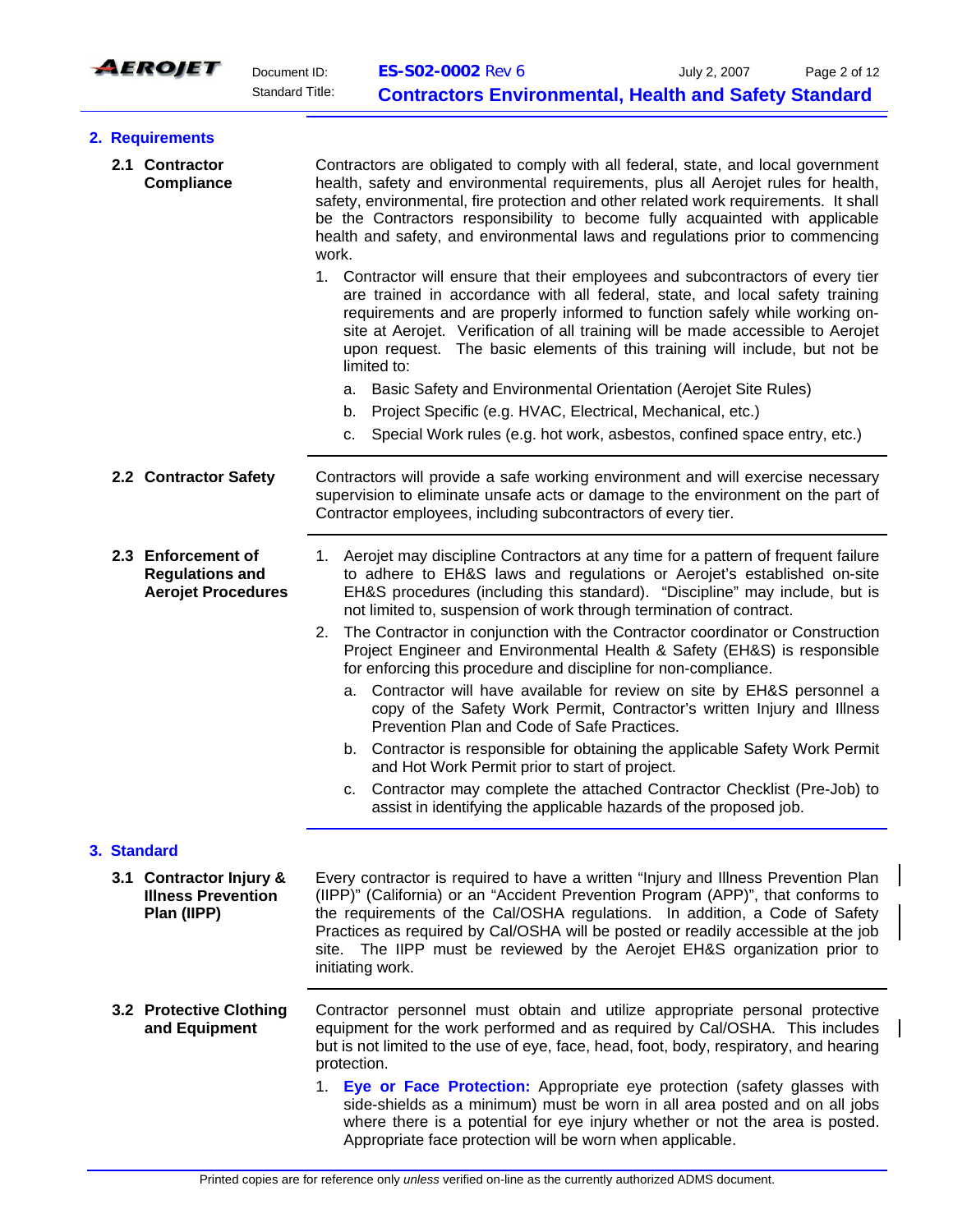|    | <i><b>AEROJET</b></i>                     | Document ID:           | ES-S02-0002 Rev 6                                                                                                                                                                                                                                                                                                                                                                                                                                                                                     | Page 3 of 12<br>July 2, 2007                                               |
|----|-------------------------------------------|------------------------|-------------------------------------------------------------------------------------------------------------------------------------------------------------------------------------------------------------------------------------------------------------------------------------------------------------------------------------------------------------------------------------------------------------------------------------------------------------------------------------------------------|----------------------------------------------------------------------------|
|    |                                           | <b>Standard Title:</b> |                                                                                                                                                                                                                                                                                                                                                                                                                                                                                                       | <b>Contractors Environmental, Health and Safety Standard</b>               |
|    |                                           |                        | 2. Foot Protection: Foot protection must be worn in compliance with Cal/OSHA<br>regulations.                                                                                                                                                                                                                                                                                                                                                                                                          |                                                                            |
| 3. |                                           |                        | <b>Respiratory Protection:</b> Appropriate National Institute for Occupational<br>Safety and Health (NIOSH) approved respirators must be provided and worn<br>on all jobs and in all areas in which Contractor employees can reasonably be<br>expected to be exposed to toxic or harmful fumes, mists, dusts, or vapors or<br>exposed to an oxygen deficient atmosphere. Contractor will maintain and<br>enforce a respiratory protection program, including training, where respirators<br>are worn. |                                                                            |
|    |                                           |                        | 4. Body Protection: Protective clothing such as suits, aprons, boots, or gloves,<br>will be worn where there is a hazard to the body through contact with<br>chemicals, dusts, heat or other harmful agents or conditions.                                                                                                                                                                                                                                                                            |                                                                            |
|    |                                           | 5.                     | <b>Ear Protection:</b> Hearing protection (ear muffs or plugs) must be worn in all<br>areas posted to indicate a high noise level or where Contractor employees<br>are exposed to noise levels in excess of Cal/OSHA regulations.                                                                                                                                                                                                                                                                     |                                                                            |
|    |                                           |                        | 6. Head Protection: Approved head protection (e.g. hard hats) will be worn in<br>all areas where there is a danger of impact to the head or hazard from falling<br>or moving objects.                                                                                                                                                                                                                                                                                                                 |                                                                            |
|    | 3.3 Use of Hazardous<br><b>Substances</b> |                        | 1. Contractor personnel will not bring any hazardous substances onto Aerojet<br>premises unless the Contractor has on hand current MSDSs for each<br>substance. Products containing asbestos or non-abestiform minerals are<br>prohibited for installation.                                                                                                                                                                                                                                           |                                                                            |
|    |                                           |                        | 2. Contractor will ensure all containers of hazardous materials are labeled in<br>compliance with Cal/OSHA and DOT (Department of Transportation)<br>regulations with the product name, appropriate hazard warnings, and the<br>name and address of the manufacturer.                                                                                                                                                                                                                                 |                                                                            |
|    |                                           |                        | 3. The use of chemicals or any operation that may create airborne levels of any<br>contaminant must be reviewed and approved by Aerojet's EH&S Department<br>before the start of the job.                                                                                                                                                                                                                                                                                                             |                                                                            |
|    |                                           | 4.                     | The Contractor's Coordinator will inform the Contractor of the identity of<br>hazardous chemicals to which Contractor's employees may be exposed from<br>Aerojet operations. This should be reviewed by Aerojet EH&S and noted on<br>the Safety Work Permit.                                                                                                                                                                                                                                          |                                                                            |
|    |                                           |                        | 5. Contractor will ensure employees are trained in the hazards of the<br>substances they work with according to<br>Communication Standard (8 CCR 5194).                                                                                                                                                                                                                                                                                                                                               | the Cal/OSHA<br>Hazard                                                     |
|    |                                           | 6.                     | Contractors will ensure employees are trained in the potential damage to the<br>environment by the substances they work with according to local, state, and<br>federal regulations.                                                                                                                                                                                                                                                                                                                   |                                                                            |
|    |                                           |                        | 7. Contractor will ensure that all its employees are medically qualified (as<br>defined in Cal/OSHA regulations) to perform the work assigned.                                                                                                                                                                                                                                                                                                                                                        |                                                                            |
|    |                                           |                        | 8. Contractors that perform work associated with explosives, flammables or<br>acutely hazardous materials at or above the threshold quantities identified in<br>Appendix A of CCR T8 Section 5189 will comply with the Process Safety<br>Management Standards of this section and submit evidence of compliance.                                                                                                                                                                                      |                                                                            |
|    | 3.4 Asbestos                              |                        | 1. Asbestos-Incidental Contact                                                                                                                                                                                                                                                                                                                                                                                                                                                                        |                                                                            |
|    | <b>Management</b>                         |                        | а.<br>with asbestos-containing materials.                                                                                                                                                                                                                                                                                                                                                                                                                                                             | This section applies to all contractors who incidentally come into contact |
|    |                                           |                        | b. All Contractors will immediately report to the coordinator any suspected<br>release of asbestos.                                                                                                                                                                                                                                                                                                                                                                                                   |                                                                            |
|    |                                           |                        | c. Contractor is to cease all operations in the immediate area of the release.<br>resuming operations.                                                                                                                                                                                                                                                                                                                                                                                                | Approval from Aerojet's EH&S Department must be obtained before            |

 $\overline{\phantom{a}}$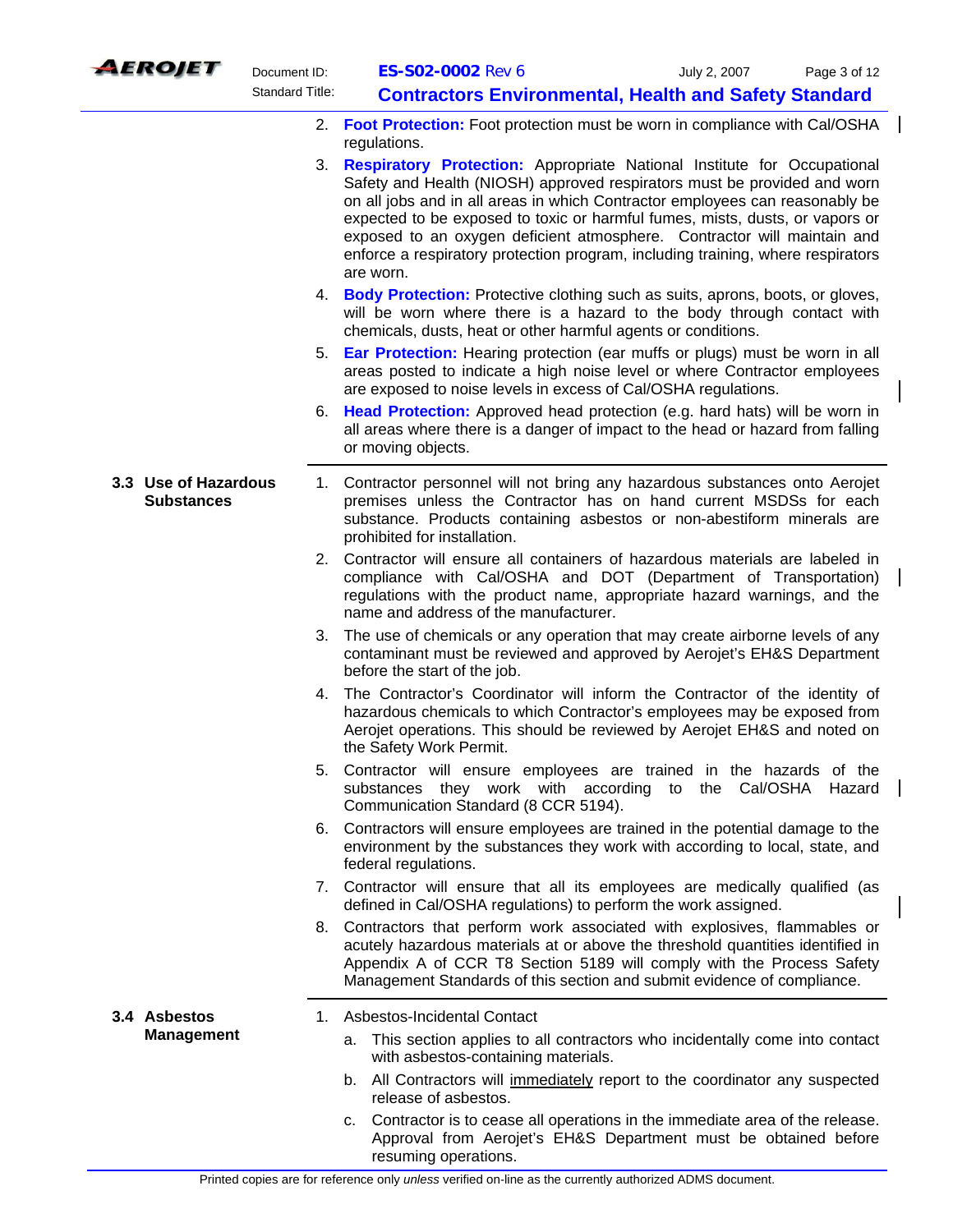

- d. Contractor will not disturb any pipe insulation, boiler insulation, or any other material reasonably suspected of containing asbestos until the Contractor notifies the coordinator.
- 2. Asbestos Removal Contractors
	- a. All Contractors working with asbestos will comply with applicable Cal/OSHA, EPA, AQMD and other applicable Federal, State, local statutes, regulations, rules and ordinances, specific contract terms and conditions, and specific instructions from the Aerojet EH&S organization regarding the handling, use and work involving asbestos.
	- b. Contractor should have on hand during job, the following:
		- Copy of the Contractor's Cal/Cal/OSHA Registration/Certification.
		- Copy of the written respiratory protection program (if respirators are used).
		- Copy of abatement procedures including air sampling and engineering controls.
		- Applicable notification to local air districts.
		- Employee medical exams, respirator fit test, and asbestos training as required by Cal/OSHA regulations.
- 3. Contractors will minimize the creation of airborne asbestos dust by using appropriate work practices and procedures, including HEPA filter vacuums, wet methods, etc.
- 4. Contractors will prevent the spread of asbestos contamination by appropriate measures, including enclosures, negative pressure, clean rooms, etc.
- 5. Contractors will barricade and post asbestos work areas with warning signs complying with Cal/OSHA, AQMD and other relevant regulatory requirements.
- 6. Contractors will manage the asbestos waste as defined in the Statement of work.
- 7. Contractors will ensure Contractors' employee exposure air monitoring is conducted as required by Cal/OSHA regulations.
- 8. Contractors will allow Aerojet or its designate representative to inspect the work area.

## **3.5 Planned Interruption of Utility Services**  Contractors will notify Aerojet through the assigned Coordinator at least 24 hours prior to the planned interruption of any utility service.

- **3.6 Excavation** 1. Excavation will not be performed without underground utilities identified and necessary precautions implemented to prevent accidental contact.
	- 2. Excavation at Sacramento involving more than one cubic yard will not proceed without expressed authorization by the coordinator.
- **3.7 Warnings and Barricades**  1. Contractor will isolate Contractor's work areas from Aerojet operations and employees by using warning tape or another effective means of isolation.
	- 2. The Contractor is responsible for the procurement, placement and maintenance of all barricades and warning signs as appropriate for the nature of the job.
	- 3. Test Area Operations (Sacramento Only)

**DANGER: Under no circumstances is anyone allowed to proceed beyond a red light**. Red lights indicate that a critical operation (test) is being conducted or that an emergency exists.

The test zones are equipped with a public address system to announce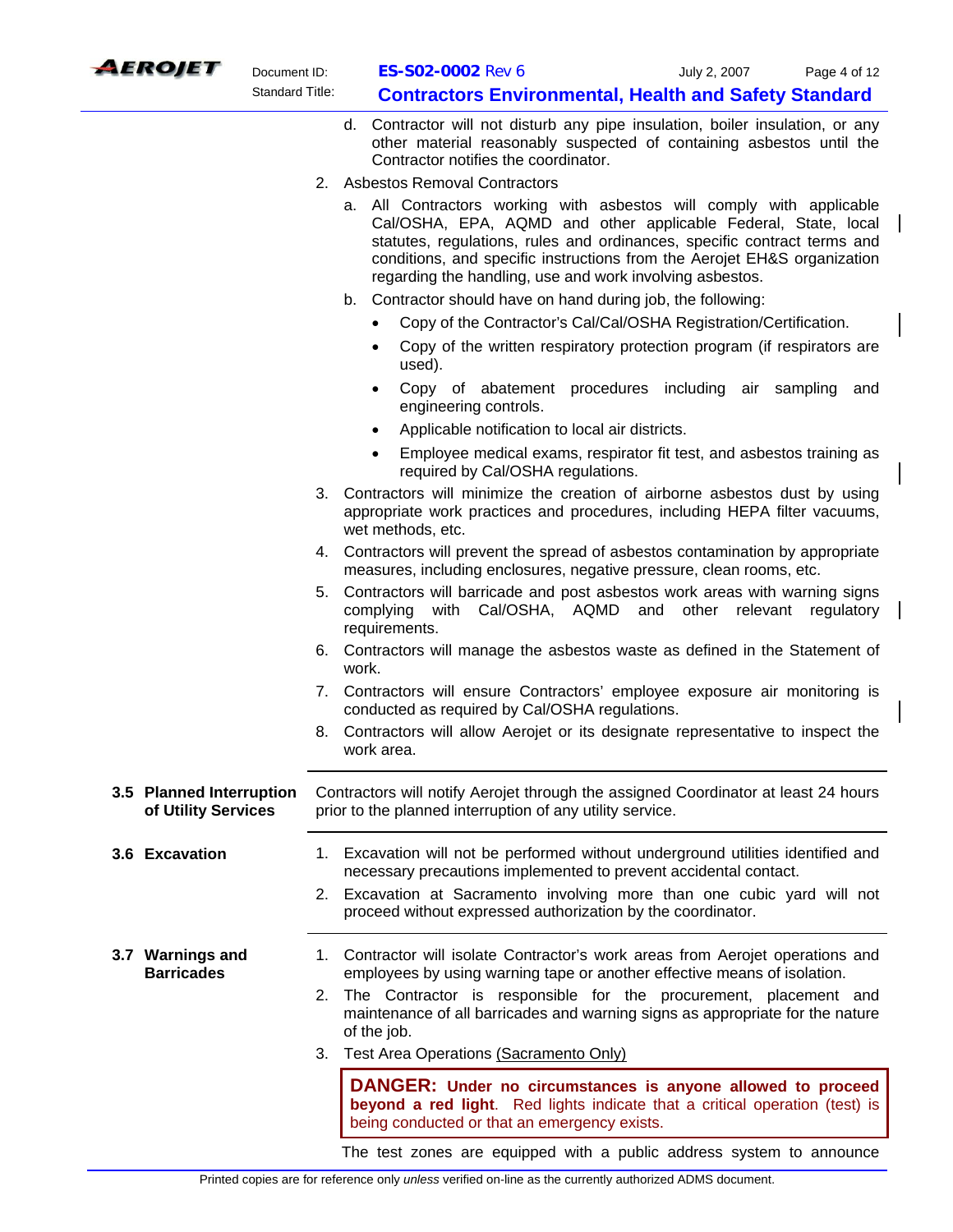|                       | <i><b>AEROJET</b></i>                   | Document ID:           | ES-S02-0002 Rev 6                                                                                                                                                                                                                                                                                                                                                                                                                                           | July 2, 2007<br>Page 5 of 12                                                                                                            |
|-----------------------|-----------------------------------------|------------------------|-------------------------------------------------------------------------------------------------------------------------------------------------------------------------------------------------------------------------------------------------------------------------------------------------------------------------------------------------------------------------------------------------------------------------------------------------------------|-----------------------------------------------------------------------------------------------------------------------------------------|
|                       |                                         | <b>Standard Title:</b> |                                                                                                                                                                                                                                                                                                                                                                                                                                                             | <b>Contractors Environmental, Health and Safety Standard</b>                                                                            |
|                       |                                         |                        | various activities. Entry and exit to each zone is controlled via traffic warning<br>light system (green, yellow and red). Contractors are permitted to enter<br>facilities when green or yellow lights are illuminated but only after prior<br>coordination with zone supervisor. All contractors will sign-in at each test<br>area building and sign-out when leaving this area.                                                                          |                                                                                                                                         |
| 3.8 Electrical Safety |                                         |                        | 1. Contractor personnel will properly ground all electrical tools, mechanical<br>digging or concrete breaking equipment and all other electrical equipment<br>while in use.                                                                                                                                                                                                                                                                                 |                                                                                                                                         |
|                       |                                         |                        | 2.<br>All electrical equipment will be properly rated (under Cal/OSHA regulations<br>and relevant electrical codes) for the work done.                                                                                                                                                                                                                                                                                                                      |                                                                                                                                         |
|                       |                                         | 3.                     | Electrical equipment including extension cords used in stacks, tanks, or other<br>areas where flammable vapors or explosive atmospheres may be present<br>shall have a Hot Work Permit and the electrical equipment shall meet the<br>ratings of the National Electrical Code for the hazard.                                                                                                                                                               |                                                                                                                                         |
|                       | 3.9 Cutting and Welding                 |                        | All aspects of welding and cutting operations shall comply with the<br>1.<br>requirements of the California Fire Code and the Aerojet Fire Marshal's Office<br>and must comply with Cal/OSHA regulations.                                                                                                                                                                                                                                                   |                                                                                                                                         |
|                       |                                         |                        | 2. Prior to performing any welding, cutting or hot operations the contractor shall<br>obtain a Hot Work Permit.                                                                                                                                                                                                                                                                                                                                             |                                                                                                                                         |
|                       |                                         |                        | Contractor personnel must secure all oxygen/acetylene cylinders in a manner<br>3.<br>complying with Cal/OSHA regulations. Oxygen and acetylene cylinders must<br>be stored separately. Cylinders of oxygen will not be stored within 20 feet of<br>cylinders containing flammable gases or highly combustible materials.                                                                                                                                    |                                                                                                                                         |
|                       |                                         |                        | 4. When welding, Contractor personnel will use welding curtains to protect<br>persons from indirect exposure to welding flashes.                                                                                                                                                                                                                                                                                                                            |                                                                                                                                         |
|                       | 3.10 Confined Space<br><b>Entry</b>     |                        | 1. Contractor must comply with all Cal/OSHA confined space requirements<br>(CFR 29 1910 Subpart J; CCR Title 8 Sections 5156-5158) if Contractor's<br>employees enter confined spaces.                                                                                                                                                                                                                                                                      |                                                                                                                                         |
|                       |                                         |                        | 2. Contractor must generate a confined space permit whenever entry is required<br>into a "permit-required confined space".                                                                                                                                                                                                                                                                                                                                  |                                                                                                                                         |
|                       |                                         |                        | 3. To ensure the safety of Contractor personnel during entry into confined<br>spaces (such as tanks, man-holes and sewers, vessels, etc) where access<br>and egress is difficult and the possibility of dangerous air contamination<br>exists, Contractor should use the following to supplement established<br>confined space entry:                                                                                                                       |                                                                                                                                         |
|                       |                                         |                        | a. Contractor will furnish gas-monitoring equipment and perform appropriate<br>deficiency and explosive gas levels.                                                                                                                                                                                                                                                                                                                                         | testing procedures, which includes, but is not limited to testing for oxygen                                                            |
|                       |                                         |                        | b.<br>Contractor.                                                                                                                                                                                                                                                                                                                                                                                                                                           | The Aerojet EH&S organization will communicate known and potential<br>hazards from gases, vapors, and other hazardous substances to the |
|                       | 3.11 Lock Out / Line<br><b>Breaking</b> |                        | 1. Contractor will not perform work on electrical circuits, machinery or lines (or<br>connected equipment) carrying hazardous liquids or gases under pressure<br>until Contractor institutes appropriate protective measures. Such measures<br>shall include ensuring that controlling switches and valves have been<br>identified, positively locked out and appropriately tagged to prevent<br>unexpected start-up of electrical or mechanical equipment. |                                                                                                                                         |
|                       |                                         |                        | If contractor needs to lock out Aerojet equipment, Contractor will notify the<br>2.<br>coordinator. Contractor will not, under any circumstances, lock out Aerojet<br>equipment without permission.                                                                                                                                                                                                                                                         |                                                                                                                                         |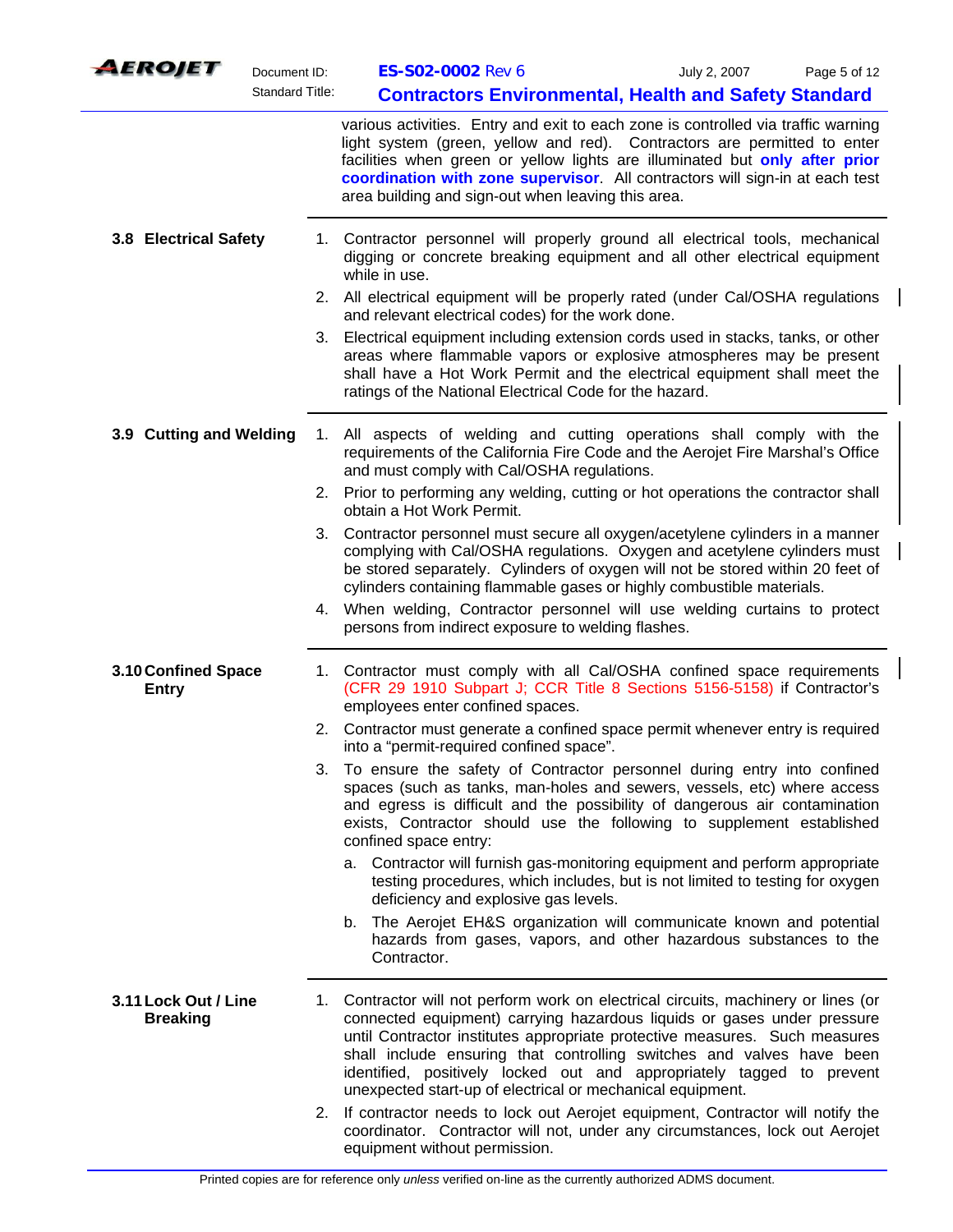| AEROJET                         | Document ID:           | ES-S02-0002 Rev 6                                                                                                                                                                                                                                                                                                                                                                     | July 2, 2007 | Page 6 of 12 |
|---------------------------------|------------------------|---------------------------------------------------------------------------------------------------------------------------------------------------------------------------------------------------------------------------------------------------------------------------------------------------------------------------------------------------------------------------------------|--------------|--------------|
|                                 | <b>Standard Title:</b> | <b>Contractors Environmental, Health and Safety Standard</b>                                                                                                                                                                                                                                                                                                                          |              |              |
|                                 | 3.                     | Upon completion of the job, Contractor is to notify the coordinator to re-<br>energize the equipment after the lockouts have been removed.                                                                                                                                                                                                                                            |              |              |
|                                 |                        | 4. Contractor is prohibited from disengaging any warning device or alarm<br>without prior approval from Aerojet EH&S and area supervision.                                                                                                                                                                                                                                            |              |              |
| 3.12 High Hazard Work           | 1.                     | High hazard work is deemed as tasks that involve confined spaces,<br>explosives and propellants, flammables, radiation, high voltage, energized<br>systems, elevated work locations (higher than 7-1/2 feet), excavations deeper<br>than 5 feet, floor or roof openings, acutely hazardous materials, and<br>Proposition 65 substances.                                               |              |              |
|                                 |                        | 2. Contractors that perform "high hazard" work will, prior to start of work, submit<br>written job-specific work procedures, code of safe practices, certification of<br>employee training and emergency procedures for review prior to the start of<br>the job.                                                                                                                      |              |              |
| 3.13 Housekeeping /<br>Cleanup  |                        | 1. Contractor will continuously clean up its work area. Contractor will maintain<br>its area free from all tripping and slipping hazards at all times.                                                                                                                                                                                                                                |              |              |
|                                 |                        | 2. Work Areas will be kept neat and orderly. Scattering of materials and debris<br>and the disorderly handling, placing or use of tools, equipment, scaffolding,<br>ladders, materials, and barricades will not be permitted. All materials and<br>debris used in the "work areas" will be confined within the area and not<br>allowed to migrate out.                                |              |              |
| 3.14 Material Storage<br>Area   |                        | 1. Areas where materials are stored will be designated as such and defined as<br>to boundaries by the Coordinator prior to the start of work. Such areas will be<br>provided adjacent to the "Work Areas" or as near as space or other conditions<br>permit.                                                                                                                          |              |              |
|                                 | 2.                     | Only material used in the work will be stored in such areas.                                                                                                                                                                                                                                                                                                                          |              |              |
|                                 | 3.                     | Debris, waste materials, tools, scaffolding, ladders or similar equipment will<br>not be co-located or stored in material storage areas.                                                                                                                                                                                                                                              |              |              |
| 3.15 Equipment and Tool<br>Area | 1.                     | Equipment and tools will be kept in "Equipment and Tool Areas," and will be<br>designated as such and have defined boundaries. The term "equipment"<br>includes items such as scaffolding, ladders and barricades.                                                                                                                                                                    |              |              |
|                                 |                        | 2. Contractor will provide tool boxes of sufficient capacity and with proper<br>locking devices for the storage of contractor-owned small tools.<br>completion of each day's work, small tools will be stored in toolboxes, which<br>will be placed in Equipment and Tool Areas. Aerojet will not assume<br>responsibility for the theft of any contractor owned Equipment and Tools. |              | At the       |
|                                 | 3.                     | Equipment and tools kept in these areas will be arranged in a neat and<br>orderly manner and so maintained for the duration of the job.                                                                                                                                                                                                                                               |              |              |
|                                 | 4.                     | Unless otherwise permitted by the coordinator, equipment, tools, scaffolding,<br>ladders, barricades, etc., will be removed from Aerojet premises within 24<br>hours after completion of the work for which they were required.                                                                                                                                                       |              |              |
|                                 | 5.                     | Contractor will furnish necessary equipment and/or receptacles to remove<br>waste and rubbish from the job site unless otherwise specified.                                                                                                                                                                                                                                           |              |              |
|                                 |                        | 6. Tools used for cleaning operations in a flammable vapor or explosive<br>atmosphere, or combustible residue areas shall be of the non-sparking type.                                                                                                                                                                                                                                |              |              |
|                                 |                        |                                                                                                                                                                                                                                                                                                                                                                                       |              |              |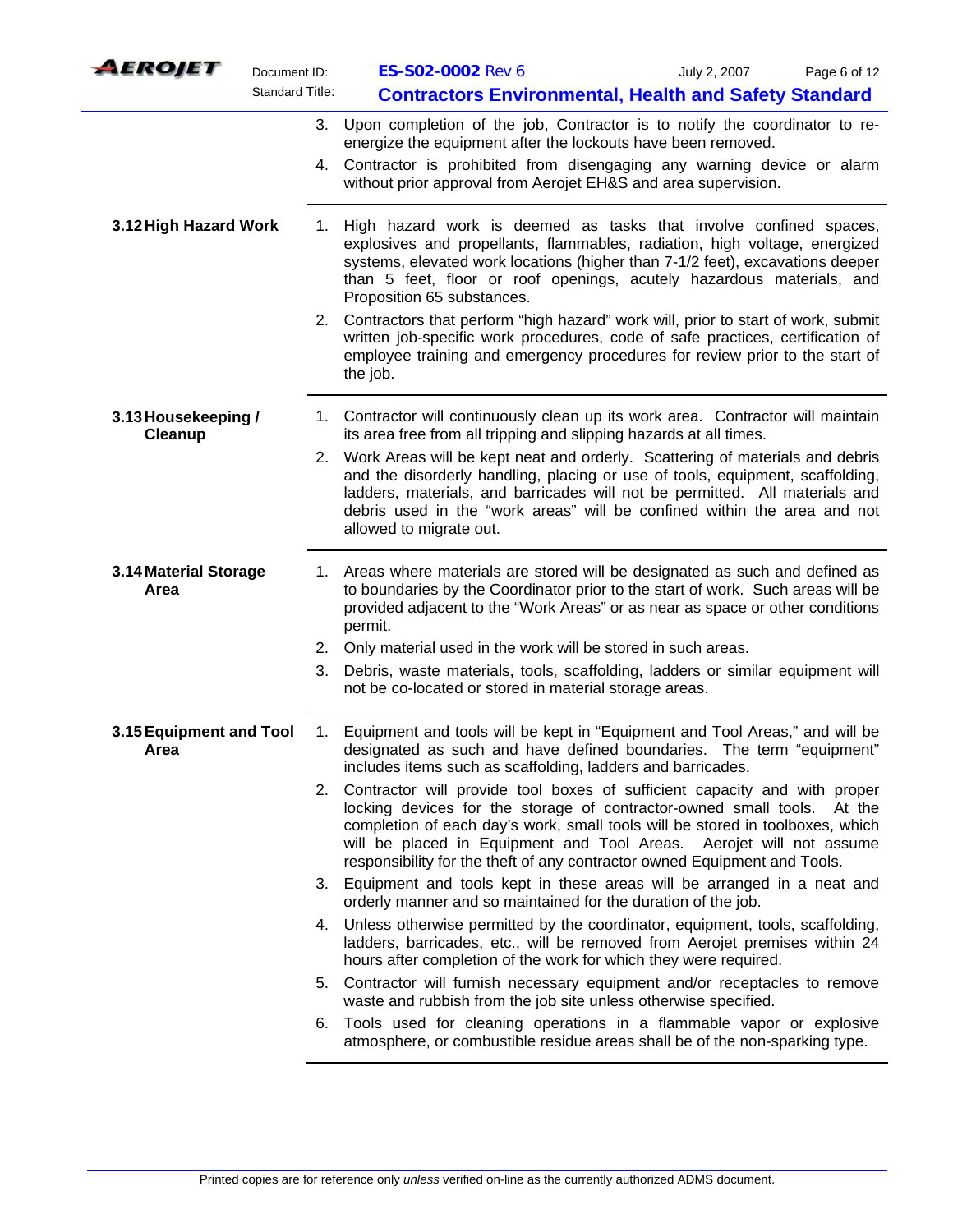| AEROJET                                                         | Document ID:<br><b>Standard Title:</b> | <b>ES-S02-0002 Rev 6</b><br>July 2, 2007<br>Page 7 of 12<br><b>Contractors Environmental, Health and Safety Standard</b>                                                                                                                                                                                                                                                                                                            |
|-----------------------------------------------------------------|----------------------------------------|-------------------------------------------------------------------------------------------------------------------------------------------------------------------------------------------------------------------------------------------------------------------------------------------------------------------------------------------------------------------------------------------------------------------------------------|
| 3.16 Use of Aerojet<br><b>Materials and</b><br><b>Equipment</b> |                                        | 1. Contractor's employees will not use Aerojet tools, equipment, and materials<br>or personal protective equipment unless otherwise authorized by Aerojet.<br>2. Contractor will not start, stop, adjust or relocate any Aerojet equipment<br>without the approval of Aerojet.                                                                                                                                                      |
| 3.17 Accident / Incident<br><b>Reporting</b>                    |                                        | All accidents/incidents (including a spill or release of hazardous chemicals) will be<br>immediately reported to the Aerojet Coordinator or designee, and to the Aerojet<br>EH&S department. The Contractor will be liable for the costs of Aerojet's<br>response to any spill resulting from Contractor's actions, including, but not limited<br>to, costs of containment, cleanup, and disposal.                                  |
| 3.18 Environmental                                              |                                        | 1. Waste Management<br>a. Contractors will not dispose of any chemical or chemical waste on Aerojet<br>property. Drains, sewers, sinks, rest rooms, trenches, trash containers<br>and the ground must not be used for the disposal of chemicals or<br>chemically contaminated wastes.<br>b. Contractors will manage all wastes and materials generated by the<br>contractor operation (both inert and hazardous) as detailed in the |
|                                                                 |                                        | Statement of Work.<br>c. Contractors must segregate hazardous from non-hazardous waste; all<br>hazardous waste generated by its operations must be labeled in<br>accordance with all governmental regulations.                                                                                                                                                                                                                      |
|                                                                 |                                        | d. All Contractors generating hazardous waste in their operations and are<br>required under the Statement of Work to transport the waste, must have<br>their own EPA Generator Identification Numbers (EPA ID Number) for<br>use on manifests.                                                                                                                                                                                      |
|                                                                 |                                        | e. If Contractors' transportation or disposal arrangements are inappropriate<br>and require Aerojet to dispose of any of the Contractors' waste, Aerojet<br>reserves the right to bill Contractors for the reasonable costs of<br>transportation and disposal.                                                                                                                                                                      |
|                                                                 | 2.                                     | Non-Hazardous Waste Disposal                                                                                                                                                                                                                                                                                                                                                                                                        |
|                                                                 |                                        | a. Contractors will handle, transport and dispose of all non-hazardous<br>wastes in accordance with the Statement of Work.                                                                                                                                                                                                                                                                                                          |
|                                                                 |                                        | b. Contractors will not dispose of any non-hazardous wastes on Aerojet<br>property without the expressed permission of the Aerojet EH&S<br>organization.                                                                                                                                                                                                                                                                            |
|                                                                 |                                        | 3. Work Involving Air Emissions                                                                                                                                                                                                                                                                                                                                                                                                     |
|                                                                 |                                        | a. If Contractor's operations require an air pollution permit, Contractor must<br>provide copies of the Air Quality Management District (AQMD) or<br>equivalent permit(s) to the Buyer through the Coordinator for all<br>equipment to be used by the Contractor on Aerojet property.                                                                                                                                               |
|                                                                 |                                        | b. Contractors will keep any records required by AQMD Regulations and<br>Rules.                                                                                                                                                                                                                                                                                                                                                     |
|                                                                 |                                        | c. Contractor operations will be reviewed to ensure that they are not<br>creating nuisance emissions or dusts, and that measures are taken by<br>the contractor to control this.                                                                                                                                                                                                                                                    |
|                                                                 |                                        | 4. Work Involving Water Discharges                                                                                                                                                                                                                                                                                                                                                                                                  |
|                                                                 |                                        | a. Contractors will request the coordinator to obtain the approval of the<br>Aerojet EH&S organization before discharging into storm drains or<br>sewers.                                                                                                                                                                                                                                                                           |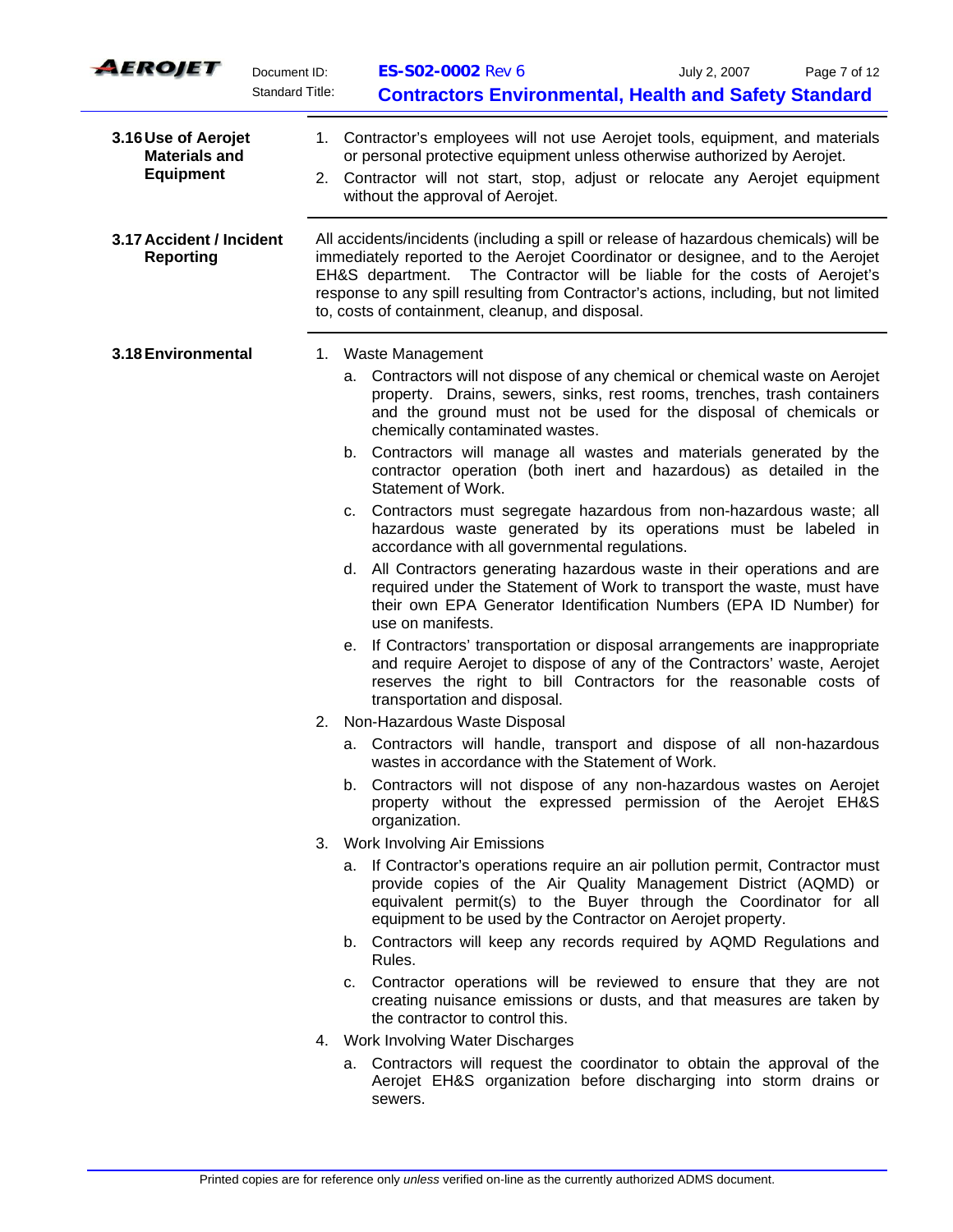

| LEROJET              | Document ID:<br><b>Standard Title:</b> | ES-S02-0002 Rev 6<br>July 2, 2007                                                                                                                                                                                                                                                                                                                                                                                                                               | Page 8 of 12 |
|----------------------|----------------------------------------|-----------------------------------------------------------------------------------------------------------------------------------------------------------------------------------------------------------------------------------------------------------------------------------------------------------------------------------------------------------------------------------------------------------------------------------------------------------------|--------------|
|                      |                                        | <b>Contractors Environmental, Health and Safety Standard</b>                                                                                                                                                                                                                                                                                                                                                                                                    |              |
|                      |                                        | 5. Hazardous Materials<br>a. Contractors will ensure they manage their hazardous material containers<br>to prevent contaminated runoff to storm drains during periods of rain.                                                                                                                                                                                                                                                                                  |              |
|                      |                                        | b. Contractors will ensure they keep all material containers labeled, and to<br>ensure containers are kept closed except when adding or removing<br>material.                                                                                                                                                                                                                                                                                                   |              |
|                      |                                        | 6. Contractors will verify that all compressed gas cylinders are secured and<br>upright, and to keep valve caps in place when not in use.                                                                                                                                                                                                                                                                                                                       |              |
| 3.19 Fire Prevention |                                        | 1. Contractor shall provide fire extinguishers for any of their work that is spark<br>producing or that requires a Hot Work Permit. Fire extinguishers shall comply<br>with the requirements of the Aerojet Fire Marshal's Office and the California<br>State Fire Marshal's. Extinguishers shall be rated 2A10BC as a minimum.<br>Water extinguishers shall only be used for work in areas outside of buildings<br>where the hazard is combustible vegetation. |              |
|                      | 2.                                     | In case of fire, Contractor will call the applicable Aerojet Emergency Number.<br>Contractor will then inform all Contractors and Aerojet employees in the area,<br>remain in a safe place, and direct fire fighters to the fire.                                                                                                                                                                                                                               |              |
|                      | 3.                                     | Contractor employees should only attempt to extinguish fires that are a result<br>of work under their control and when safe to do so.                                                                                                                                                                                                                                                                                                                           |              |
|                      | 4.                                     | If a Contractor's employee uses an Aerojet fire extinguisher, Contractor shall<br>report it to the coordinator.                                                                                                                                                                                                                                                                                                                                                 |              |
|                      | 5.                                     | Contractor employees will not smoke inside buildings. Designated smoking<br>areas in the Line or Test Areas can only be approved by the Aerojet Fire<br>Marshal.                                                                                                                                                                                                                                                                                                |              |
|                      | 6.                                     | Prior to commencing hot work (e.g. burning, cutting, grinding, welding or tar<br>pot work), Contractor shall obtain a hot work permit via the coordinator.                                                                                                                                                                                                                                                                                                      |              |
|                      |                                        | 7. Contractors are to store, dispense and use flammable and combustible<br>liquids safely and in accordance with Cal/OSHA regulations, and the<br>California Fire Code.                                                                                                                                                                                                                                                                                         |              |
|                      |                                        | 8. Painting                                                                                                                                                                                                                                                                                                                                                                                                                                                     |              |
|                      |                                        | a. Before beginning work on a painting contract, the Contractor will arrange<br>with the coordinator for a location for the protective storage of paints and<br>equipment.                                                                                                                                                                                                                                                                                      |              |
|                      |                                        | Drop cloths will not be suspended from, or draped over, sprinkler pipes.<br>b.                                                                                                                                                                                                                                                                                                                                                                                  |              |
|                      |                                        | Sprinkler heads in the vicinity of a job will be properly covered with paper<br>C.<br>bags prior to the start of a spray painting operation. Contractor will<br>request the Coordinator to notify Aerojet prior to covering sprinkler heads.<br>The bags shall be removed promptly upon completion of the operation or<br>when otherwise directed by Aerojet during an interruption of the paint<br>operation.                                                  |              |
|                      |                                        | d. Contractor will arrange with the Coordinator for the shutdown of heaters,<br>lights, etc., as required in areas to be painted.                                                                                                                                                                                                                                                                                                                               |              |
|                      |                                        | e. Ventilation in the area in which painting is to be done will reduce and<br>maintain the level of airborne flammable vapors below 10% of the Lower<br>Flammable Limit (LFL), or Lower Explosive Limit (LEL), whichever is<br>lower.                                                                                                                                                                                                                           |              |
|                      |                                        |                                                                                                                                                                                                                                                                                                                                                                                                                                                                 |              |

- f. The cleaning water from latex equipment will not be disposed of into Aerojet drains or on the ground.
- g. Lead based paint will not be used.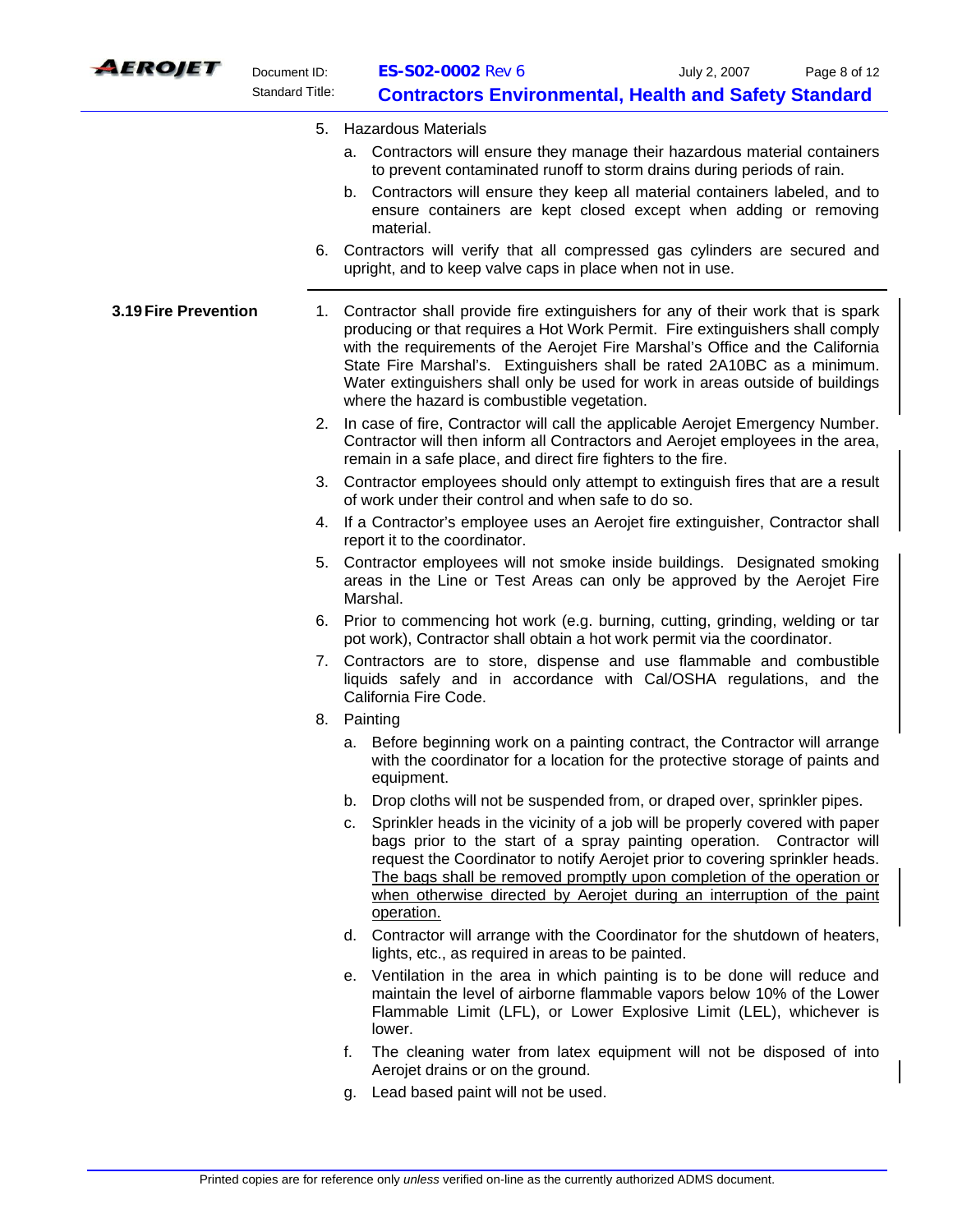

- 9. Access/Egress
	- a. Aisles, exits, and stairways shall be clear and accessible at all times and in good repair. When it is necessary to close off, block or repair an aisle, exit or stairway, prior approval must be obtained from Aerojet Coordinator.
	- b. Fire lanes shall not be blocked.
- 10. Fire Protection Systems
	- a. The Contractor will be responsible to coordinate all fire systems impairments with the designated Coordinator prior to the shutdown of any system.
	- b. (Sacramento Only)
		- Fire extinguishers, fire alarm stations, signal lights, sprinkler systems, emergency lights, and component equipment shall not be removed, disconnected or reconnected without the specific approval of Aerojet Fire Service. Permission to shut down, impair, remove, modify or relocate such equipment must be requested of Aerojet Fire Service through the Coordinator.
		- In accordance with " Control of Fire Protection Water Supply Valves" [\(ES-P02-0303](http://webprod.sa.aerojet.com/intradoc-cgi/idc_cgi_isapi.dll?IdcService=GET_SEARCH_RESULTS&QueryText=dDocName+%3CMatches%3E+%60ES-P02-0303%60)), Aerojet Fire Service will notify the Fire Marshall and Industrial Risk Insurers (IRI) at (425) 434-3356 when there is impairment to any fire protection plan.
- 11. Fire hydrants, fire service control valves, exits and electrical cabinets shall not be blocked. Permission for the use of fire hydrants shall be obtained from Aerojet Fire Service through the Coordinator.

- **3.20 Security** 1. Registration, Entrance, and Departure
	- a. Security procedures require that employees of the Contractor or subcontractor must be approved for entry by Aerojet Procurement. All persons who are not U.S. citizens before entering Aerojet property for work must first obtain clearance through Aerojet Visitor Control.
	- b. Contractors must enter and leave premises through prescribed gates.
	- c. Upon each entry, Contractors must register with Plant Protection who will issue appropriate badges/passes to them.
	- d. While on the premises, Contractors must wear the issued identification badges on outer garment in plain sight. Lost badges/passes must be promptly reported and arrangements made to secure a replacement.
	- e. Upon departure each day, Contractors must surrender their identification badges/passes unless prior arrangements have been made with Security.
	- f. Contractors are not authorized to permit or escort their own visitors onto Aerojet property without obtaining Aerojet Visitor Control approval.
	- 2. Movement within the Plant
		- a. Contractors must confine their activities to areas where their work is to be performed.
		- b. When the work requires movement into or through a security area, arrangements must be made through the Coordinator for authorization and escort.
	- 3. Unscheduled Work Requirements
		- a. Contractor's planning to start work prior to the contract start date must have Procurement and the coordinator's approval at least 48 hours in advance of the anticipated start time.
		- b. If Contractors are required to work in a security area, a 4-day advance notice must be given to the Coordinator in order to obtain clearance.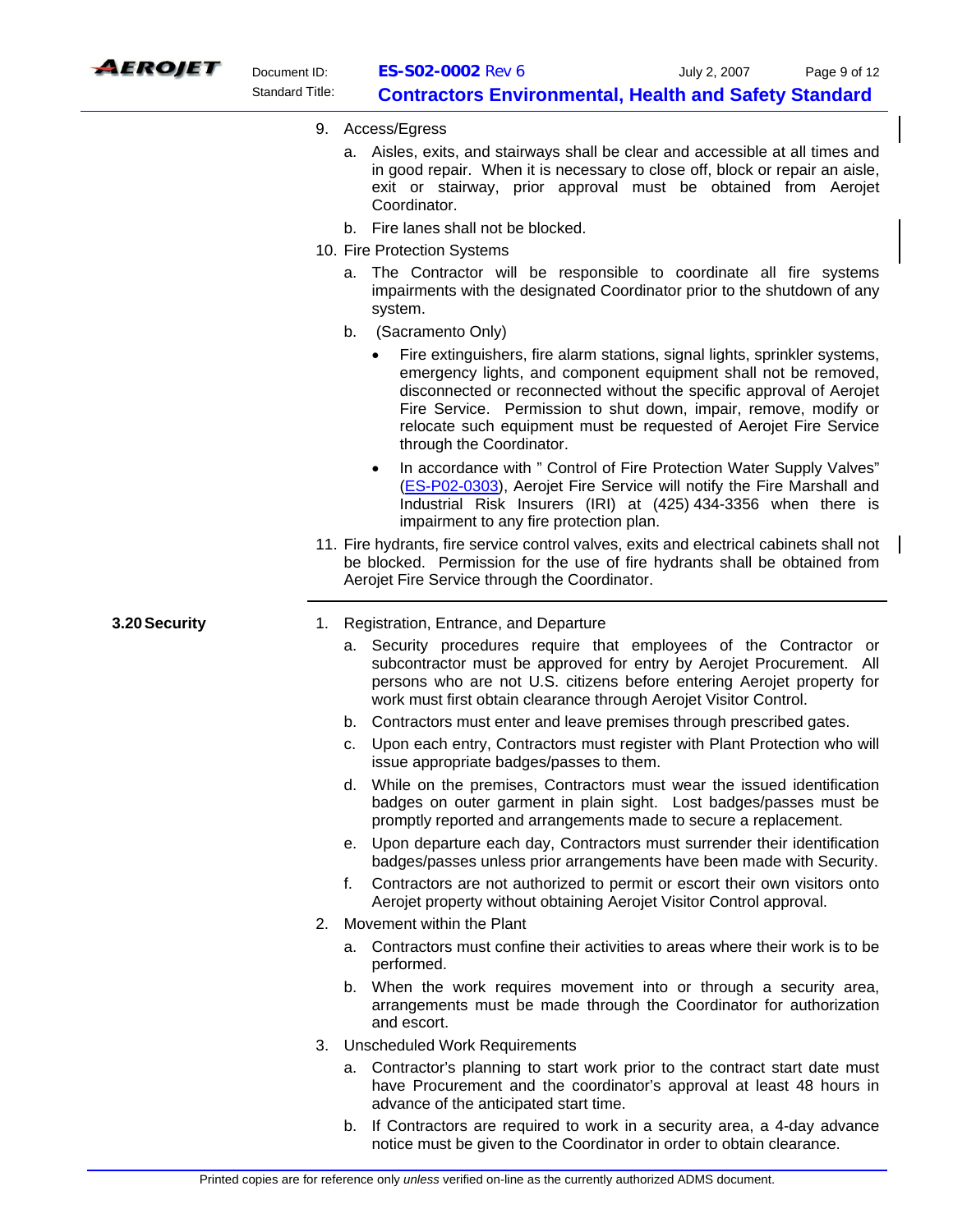

- c. If Contractors are required to work overtime or shifts not regularly scheduled, the Coordinator must be notified 24 hours in advance in order to make necessary arrangements.
- 4. Conduct
	- a. Acts of misconduct, such as vending, soliciting contributions, illegal parking, fighting, scuffling, horseplay, gambling and consuming or possessing alcoholic beverages, narcotics or illegal drugs are prohibited on the premises.
	- b. Entry to the premises is prohibited to persons using or under the influence of alcohol or drugs.
	- c. Contractors will wear proper clothing while on the job site. Removal of shirts or wearing of shorts is not allowed. Proper footwear must be worn.
- 5. Property Removal and Inspection
	- a. Contractors desiring to remove tools, materials, or other property form the premises other than their own must present such property to the Coordinator for inspection and issuance of any required removal pass. If Contractors' tools are similar to those issued to the job by Aerojet, the removal pass must include an itemized listing sufficient to assure proper identification.
	- b. Materials removed from the premises for incorporating into items being fabricated in outside shops, must be authorized on an appropriate document issued by the Coordinator.
	- c. All property removed from the premises is subject to inspection by Aerojet.
- 6. Operating and Parking Vehicles
	- a. Contractors' vehicles or their subcontractor are subject to inspection by Plant Protection upon entry or departure from Aerojet premises.
	- b. Traffic signs, including speed limits, for motor vehicles on Aerojet premises are posted and shall be observed.
	- c. Contractors' personal vehicles shall be parked in the unreserved sections of Aerojet parking lots or other designated area.
	- d. Trucks may be used to deliver materials to the job site but shall be parked in the unreserved sections of Aerojet parking lots or other designated area.
	- e. The Coordinator must approve vehicles carrying tools and other equipment entering the facility and such vehicles will be subject to inspection by Plant Protection.
	- f. Vehicles must not be operated within buildings or other controlled areas on Aerojet premises without obtaining prior approval from the Coordinator.
	- g. Contractors must possess a valid license to operate the type of vehicle, which they will operate on Aerojet premises.
- 7. Prohibited/Restricted Items
	- a. Weapons, ammunition, narcotics, illegal drugs and intoxicating beverages are prohibited items and will not be admitted onto premises.
	- b. Cameras, radios, binoculars, audio and/or video recorders, and transmitting devices are restricted items. Such items are not permitted onto the premises without the written approval of the Facility Security Officer through the Coordinator. Prior approval will be additionally required from the Environmental, Health & Safety Department, through the Coordinator, whenever explosives or radioactive materials are to be brought upon the premises.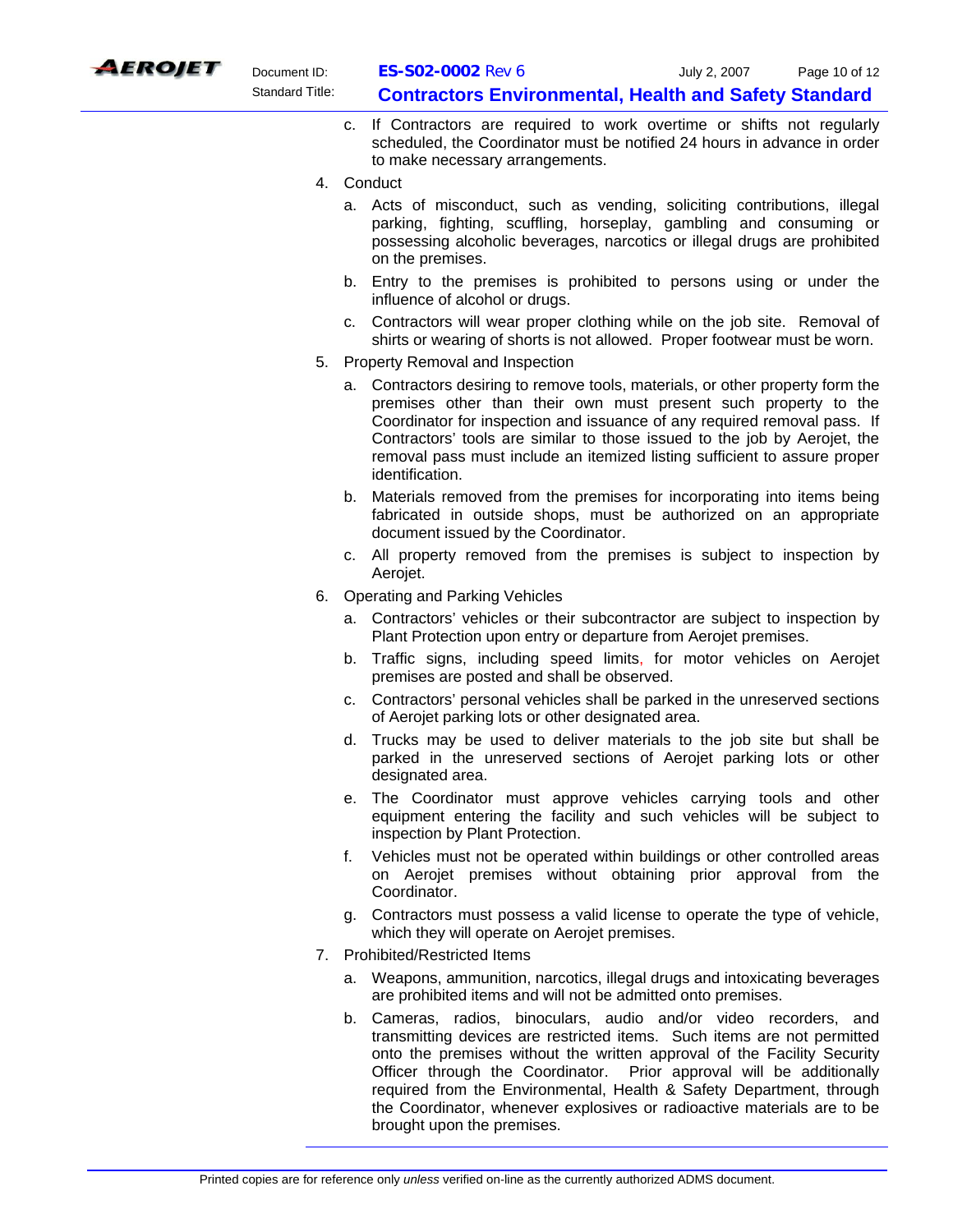

**Resources** 

| <b>Definitions</b> | <b>Term</b>                                                                                  | <b>Definition</b>                                                                                                                                                                                                                                    |
|--------------------|----------------------------------------------------------------------------------------------|------------------------------------------------------------------------------------------------------------------------------------------------------------------------------------------------------------------------------------------------------|
|                    | <b>Code of Safety</b><br><b>Practices</b>                                                    | A California requirement for construction contractors to<br>have a list of general safety precautions.                                                                                                                                               |
|                    | <b>Contractors</b>                                                                           | The word "Contractor" includes all "Sub-Contractors",<br>"Builders", "Construction Workers", or any "Non-Aerojet<br>Employee". The only exceptions are temporary workers<br>that take their daily assignments from and are<br>supervised by Aerojet. |
|                    | <b>Contractor</b><br><b>Coordinator or</b><br><b>Construction Project</b><br><b>Engineer</b> | Aerojet employees who have oversight authority for the<br>tasks performed by the contractor. (Referred in this<br>standard as "Coordinator")                                                                                                         |
|                    | <b>Hot Work Permit</b>                                                                       | A document issued prior to the start of work involving<br>welding, cutting, burning, roofing, or the use of certain<br>other spark or flame producing devices.                                                                                       |
|                    | <b>Safety Work Permit</b>                                                                    | A document used to communicate hazards and controls<br>associated with the work for the protection of Aerojet<br>employees and for the protection of equipment and<br>facilities.                                                                    |
| <b>Acronyms</b>    | Acronym                                                                                      | <b>Definition</b>                                                                                                                                                                                                                                    |
|                    | <b>APP</b>                                                                                   | <b>Accident Prevention Plan</b>                                                                                                                                                                                                                      |
|                    | <b>AQMD</b>                                                                                  | Air Quality Management District. Includes Sacramento<br>SMAQMD.                                                                                                                                                                                      |
|                    | <b>Cal/OSHA</b>                                                                              | Occupational Safety and Health Agency                                                                                                                                                                                                                |
|                    | <b>CCR</b>                                                                                   | California Code Regulations                                                                                                                                                                                                                          |
|                    | <b>DOT</b>                                                                                   | Department of Transportation                                                                                                                                                                                                                         |
|                    | EH&S                                                                                         | Environmental, Health and Safety                                                                                                                                                                                                                     |
|                    | <b>EPA</b>                                                                                   | <b>Environmental Protection Agency</b>                                                                                                                                                                                                               |
|                    |                                                                                              |                                                                                                                                                                                                                                                      |
|                    | <b>HEPA</b>                                                                                  | High efficiency particulate air                                                                                                                                                                                                                      |
|                    | <b>HVAC</b>                                                                                  | Heating, Ventilation, and Air Conditioning                                                                                                                                                                                                           |
|                    | <b>IIPP</b>                                                                                  | Injury / Illness Prevention Plan                                                                                                                                                                                                                     |
|                    | <b>IRI</b>                                                                                   | <b>Industrial Risk Insurers</b>                                                                                                                                                                                                                      |
|                    | <b>LEL</b>                                                                                   | Lower Explosive Limit                                                                                                                                                                                                                                |
|                    | <b>LFL</b>                                                                                   | Lower Flammable Limit                                                                                                                                                                                                                                |
|                    | <b>MSHA</b>                                                                                  | Mine Safety & Health Administration                                                                                                                                                                                                                  |
|                    | <b>MSDS</b>                                                                                  | <b>Material Safety Data Sheet</b>                                                                                                                                                                                                                    |
|                    | <b>NIOSH</b>                                                                                 | National Institute for Occupational Safety and Health                                                                                                                                                                                                |
|                    | <b>RSVP</b>                                                                                  | <b>Restore Shut Valves Promptly</b>                                                                                                                                                                                                                  |